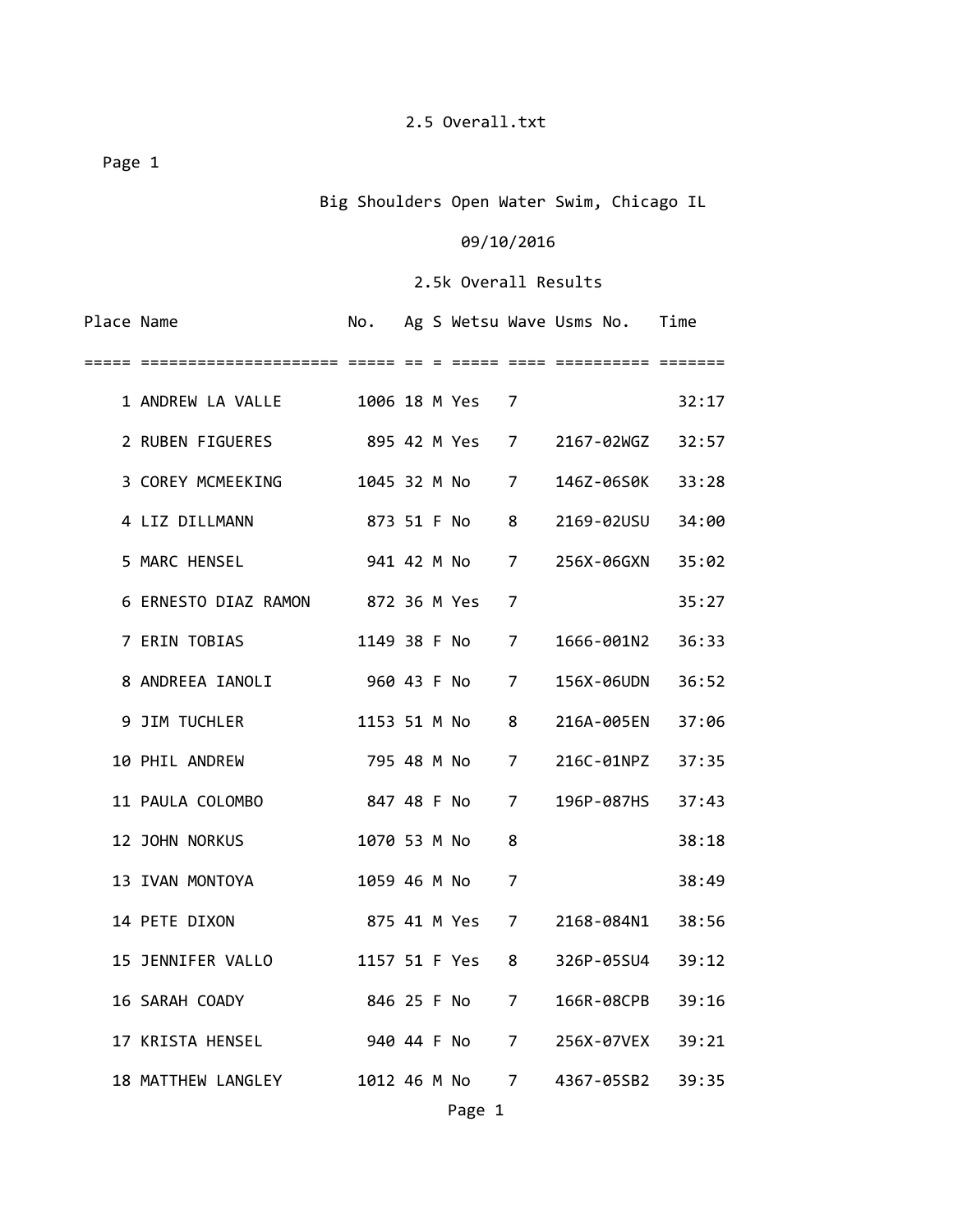| 19 MICHAEL MARKOWSKI 1031 41 M Yes 7 |  |                |                |                                  | 39:48 |
|--------------------------------------|--|----------------|----------------|----------------------------------|-------|
| 20 CURT HORVATH 955 53 M No 8        |  |                |                | 216E-05YC2 40:37                 |       |
| 21 REBEKAH HARRIS 936 25 F No        |  |                | 7              |                                  | 40:44 |
| 22 TIM POLLOWY 1091 48 M Yes         |  |                | 7              | 2160-07M6A                       | 40:53 |
| 23 MARCIA CLEVELAND 845 52 F No      |  |                | 8              | 216F-01S4Y                       | 41:07 |
| 24 ERIN GARTNER 914 31 F No          |  |                | $\overline{7}$ | 176G-0AADP 41:14                 |       |
| 25 JOHN COSTELLO<br>852 50 M Yes     |  |                | 8              | 2169-07KNM 41:20                 |       |
| 26 JAMES BREEN<br>826 54 M Yes 8     |  |                |                | 2169-083GF 41:24                 |       |
| 27 ANNE LA VALLE                     |  | 1007 52 F Yes  | 8              |                                  | 41:24 |
| 28 CHRIS KRAVAS                      |  | 1000 50 M Yes  | 8              |                                  | 41:27 |
| 29 TAMMMY SCHULTZ 1116 42 F No       |  |                |                | 7 2160-09NBJ 41:36               |       |
| 30 KELLI AUSTIN 798 35 F Yes         |  |                | 7              | 2168-070UT 41:45                 |       |
| 739 40 M No<br>31 AARON WALTERS      |  |                | 7              |                                  | 41:50 |
| 32 DANNY BALOS                       |  | 1196 44 M Yes  | $\overline{7}$ |                                  | 42:08 |
| 33 STEVE GRAMLEY 924 46 M No 7       |  |                |                | 1668-07UHG 42:12                 |       |
| 34 CHRIS OCKEN NORTH STATES          |  | 1074 46 M No   | $\overline{7}$ |                                  | 42:34 |
| 35 MONT WICKHAM                      |  |                |                | 1175 56 M No 8 216J-061ZV 42:35  |       |
| 36 KEVIN SMELTZER                    |  |                |                | 1132 57 M Yes 8 166Z-06CFV 42:38 |       |
| 37 MARK FLEMING                      |  |                |                | 900 51 M Yes 8 3365-0A0UP 42:39  |       |
| 38 DAVID JARRETT                     |  | 965 63 M Yes 8 |                | 166C-0986B 42:46                 |       |
| 39 CINDY BUTEYN                      |  | 838 49 F Yes   | 8              | 206J-0875G                       | 43:01 |
| 40 PATTY GAWRYS                      |  | 918 56 F Yes   | 8              | 2163-06FW7                       | 43:08 |
| 41 KARRIE WRIGHT                     |  |                |                | 1184 37 F No 7 216P-05F4E 43:13  |       |
| 42 AMY LISEK                         |  | 1023 40 F No   | 7              |                                  | 43:16 |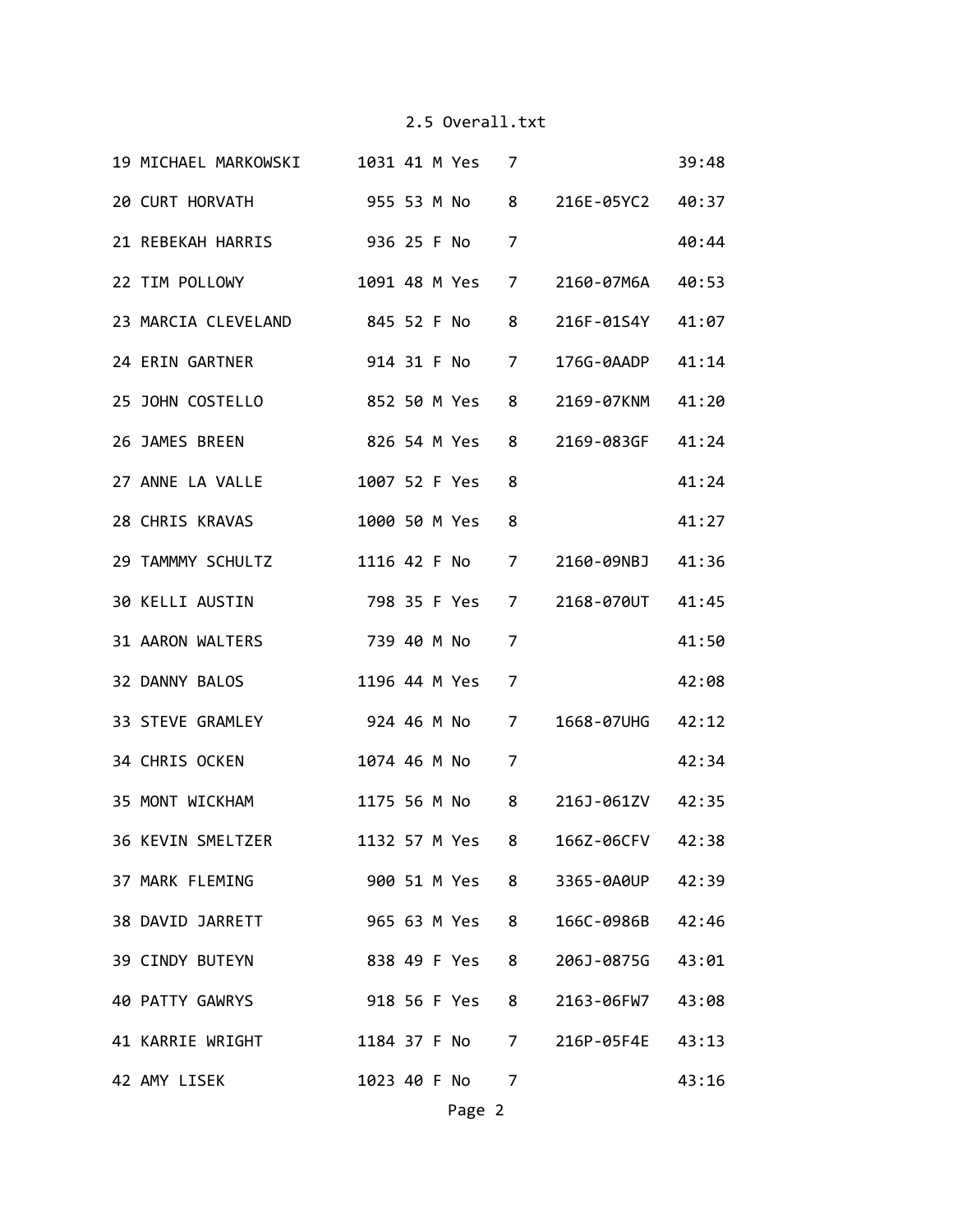| 43 ALICIA WILDERMUTH        | 1176 30 F No  |  |              | 7 |            | 43:18 |
|-----------------------------|---------------|--|--------------|---|------------|-------|
| 44 KATE LORENZ              | 1026 39 F No  |  |              | 7 | 216X-063KG | 43:21 |
| 45 RON CHLASTA              | 843 59 M No   |  |              | 8 | 156H-021KC | 43:22 |
| 46 LLOY JOHNSTON            |               |  | 976 43 F Yes | 7 |            | 43:23 |
| 47 TRACEY O'DONNELL         | 1076 56 F Yes |  |              | 8 | 216U-087N6 | 43:29 |
| <b>48 KATHLEEN LOUISELL</b> | 1027 38 F No  |  |              | 7 |            | 43:30 |
| 49 PAUL DECKER              |               |  | 866 50 M Yes | 8 |            | 43:34 |
| 50 JERI KESSENICH           |               |  | 989 59 F Yes | 8 | 1969-02926 | 43:35 |

Page 2

# Big Shoulders Open Water Swim, Chicago IL

# 09/10/2016

| Place Name |                     | No.           |  |              |   | Ag S Wetsu Wave Usms No. | Time  |
|------------|---------------------|---------------|--|--------------|---|--------------------------|-------|
|            |                     |               |  |              |   |                          |       |
|            | 51 LAUREN JOYCE     | 978 24 F No   |  |              | 7 |                          | 43:37 |
|            | 52 LISA LAMMERS     |               |  | 1010 45 F No | 7 | 4064-0A4PA               | 43:39 |
|            | 53 WILLIAM HOYT     | 957 28 M No   |  |              |   | 7 216T-07U4J             | 43:44 |
|            | 54 BRUCE MCLEOD     | 1044 58 M No  |  |              | 8 | 156P-021RU               | 43:44 |
|            | 55 STEPHEN BLAZOFF  | 814 57 M No   |  |              | 8 | 1961-028US               | 43:45 |
|            | 56 CHRISTOPHER ROBB | 1101 45 M No  |  |              | 7 | 216B-08BNF               | 43:48 |
|            | 57 DANAE WELCH      | 1172 26 F No  |  |              | 7 |                          | 43:55 |
|            | 58 BEN NEIBURGER    | 1068 47 M Yes |  |              | 7 |                          | 43:57 |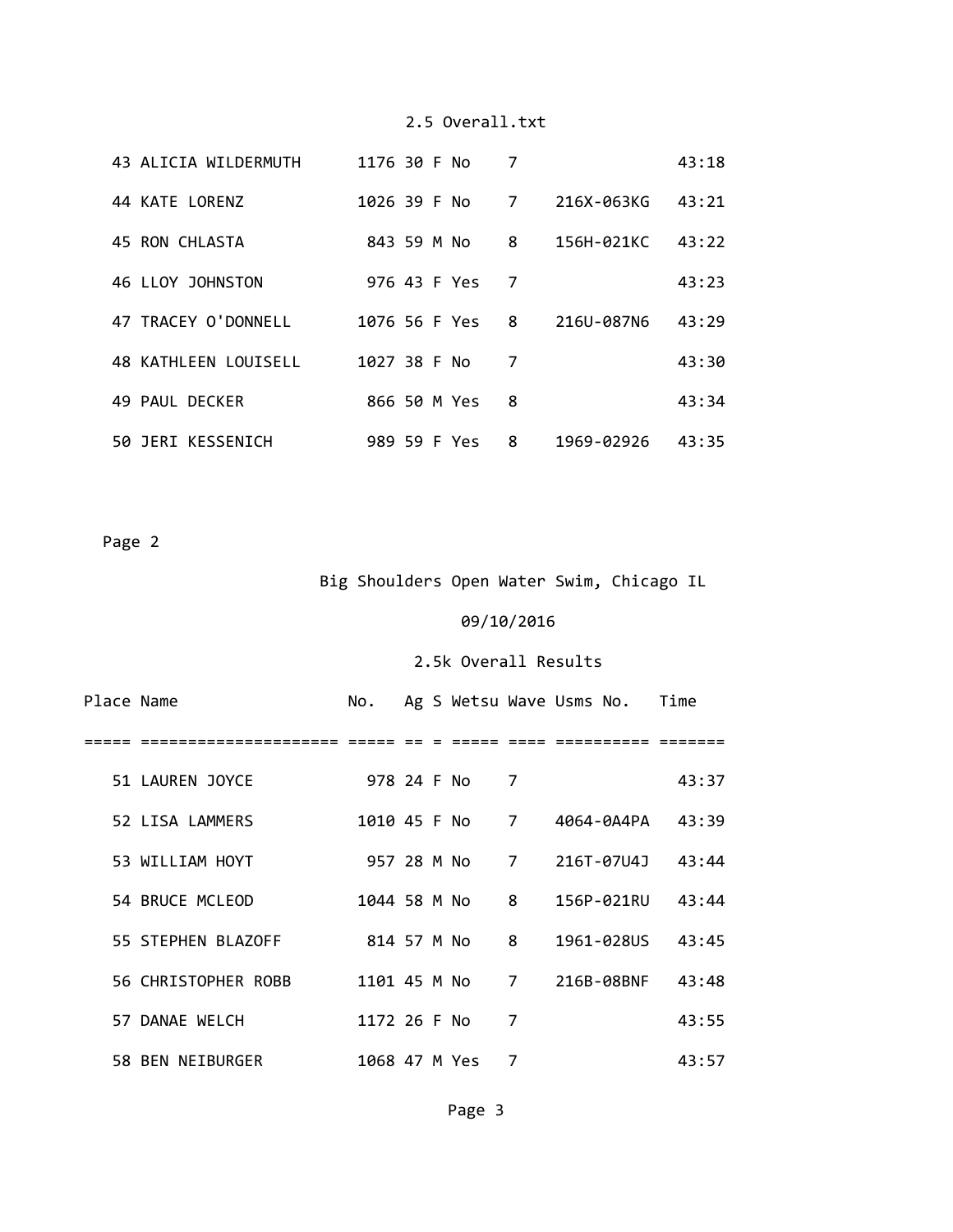| 59 SHERYL KERN                        |              |             | 2.5 Overall.txt<br>987 51 F Yes | 8 |                  | 44:00 |
|---------------------------------------|--------------|-------------|---------------------------------|---|------------------|-------|
| 60 PAUL NICHOLLS 1069 64 M Yes        |              |             |                                 | 8 |                  |       |
|                                       |              |             |                                 |   |                  | 44:04 |
| 61 LESLIE ARCHER                      |              |             | 796 32 F No 7                   |   | 216N-05WNH 44:05 |       |
| 62 JENNIFER MCCLELLAN 1036 47 F No 7  |              |             |                                 |   | 196W-094D0       | 44:11 |
| 63 DAN MEEK                           |              |             | 1048 60 M Yes                   | 8 | 2063-02AGD       | 44:21 |
| 64 STEVE WEINSTEIN 1170 54 M Yes      |              |             |                                 | 8 | 2160-07G3X       | 44:23 |
| 65 LESLIE HOLLING                     | 951 52 F Yes |             |                                 | 8 | 216H-064C6       | 44:24 |
| <b>66 MIKE GRUNOW</b>                 |              |             | 927 39 M Yes                    | 7 |                  | 44:34 |
| 67 CHRISTOPHER WORKING 1183 36 M No 7 |              |             |                                 |   | 196H-029TB 44:38 |       |
| 68 SHANNON MCDANIEL                   |              |             | 1040 45 F Yes                   | 7 |                  | 44:53 |
| 69 EMILY DVORSKY                      |              | 206 23 F No |                                 | 7 |                  | 45:22 |
| 70 MICHAEL ETIENNE                    | 888 56 M No  |             |                                 | 8 | 216V-029G7       | 45:32 |
| 71 TIM BIRKETT                        |              |             | 812 44 M Yes                    | 7 | 1662-07V6E       | 45:36 |
| 72 BARRY HOLCOMB                      |              |             | 950 46 M No                     | 7 | 2863-01P1B       | 45:43 |
| 73 MATT STONECIPHER 1140 33 M No      |              |             |                                 | 7 |                  | 45:44 |
| 74 JIM CLEMENTI                       | 844 49 M No  |             |                                 | 8 |                  | 45:47 |
| 75 NOAH ISACKSON                      |              | 961 42 M No |                                 | 7 |                  | 45:49 |
| 76 LYNN BOSWELL                       |              |             | 819 55 F Yes                    |   | 216S-02W18 45:56 |       |
| 77 JAKE ROTH                          |              |             | 1106 25 M No                    | 7 |                  | 45:59 |
| 78 GENEVIEVE WALSH                    |              |             | 1165 30 F No                    | 7 | 4367-06DAW       | 46:00 |
| 79 KRISTIN KROK                       |              |             | 1001 45 F No                    | 7 |                  | 46:06 |
| 80 DAVE DALLE MOLLE 858 54 M No       |              |             |                                 | 8 |                  | 46:07 |
| 81 KATIE AKSAMIT                      |              |             | 791 38 F No                     | 7 | 216Y-06EWE       | 46:07 |
| 82 PATTI VOLLMER                      |              |             | 1162 54 F Yes                   | 8 | 166M-02B8X       | 46:08 |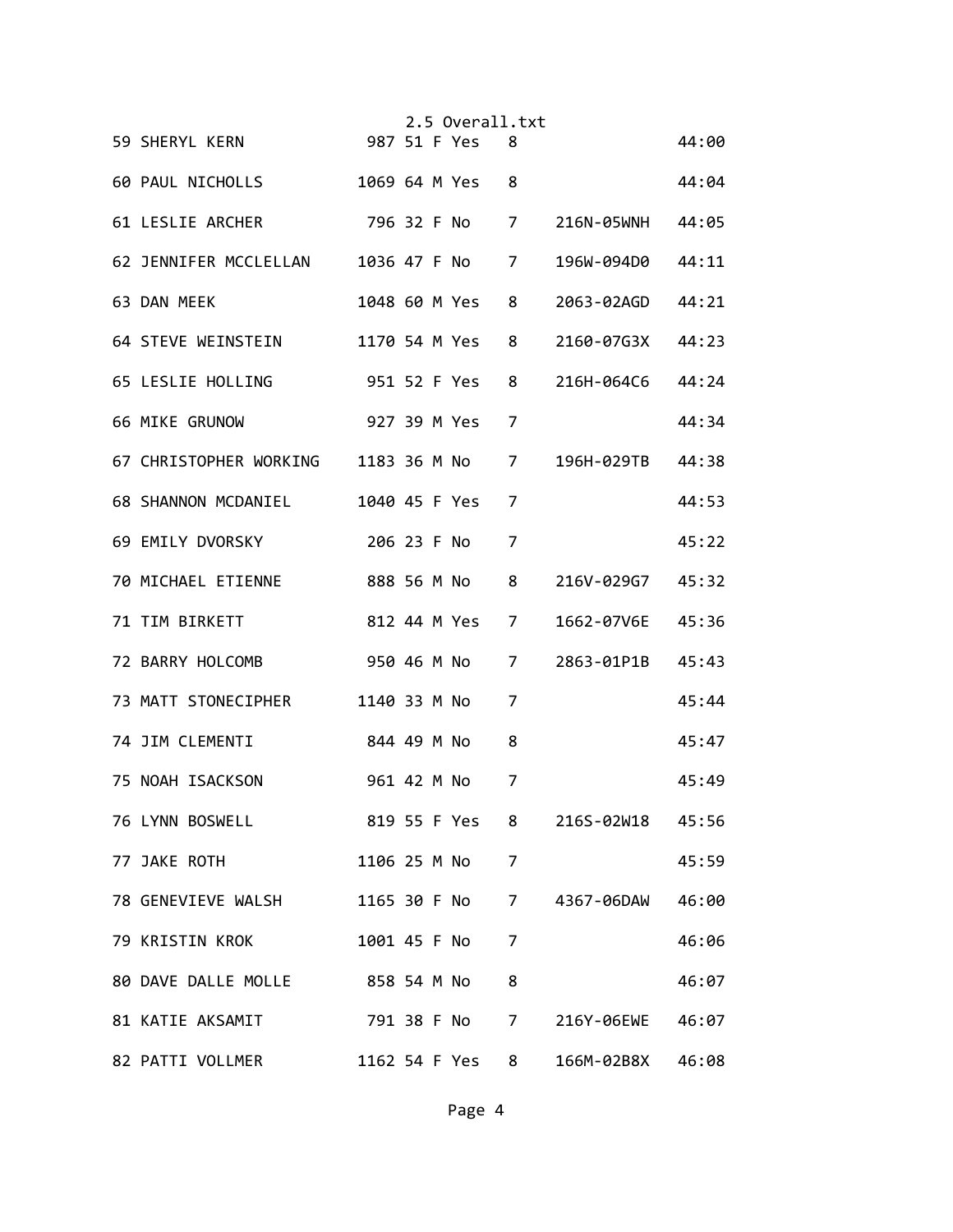|                                |               |  | 2.5 Overall.txt |                |                  |       |
|--------------------------------|---------------|--|-----------------|----------------|------------------|-------|
| 83 KATIE GLASS                 | 922 31 F No   |  |                 | 7              |                  | 46:12 |
| 84 BILL BOGAR<br>817 45 M No 7 |               |  |                 |                |                  | 46:20 |
| 85 TERRENCE WITTMAN            |               |  | 1180 50 M No 8  |                | 216V-07NNN       | 46:23 |
| 86 SHANE PATRICK               | 1084 34 M No  |  |                 | $\overline{7}$ |                  | 46:32 |
| 87 GREG KINCER                 |               |  | 991 58 M Yes    | 8              | 166V-05F96 46:36 |       |
| 88 ELAINE MCCRACKEN            |               |  | 1039 53 F Yes   | 8              | 1663-06UX5       | 46:38 |
| 89 NEAL ANDERSON               | 793 34 M No   |  |                 | 7              |                  | 46:48 |
| 90 LYNDSEY MERRILL             | 1051 28 F Yes |  |                 | 7              |                  | 46:56 |
| 91 BILL NUNN                   | 1071 62 M Yes |  |                 | 8              | 1662-06X9D       | 46:57 |
| 92 PAUL MCDEVITT               |               |  | 1041 69 M No    | 8              | 216U-05YF5       | 46:57 |
| 93 LAUREN GUMBEL               |               |  | 932 27 F No     | $\overline{7}$ | 216J-07P2V       | 46:59 |
| 94 GINI FLEMING                | 899 56 F Yes  |  |                 | 8              | 216T-0AA99       | 47:03 |
| 95 PAUL MERKEY                 | 1049 30 M No  |  |                 | 7              |                  | 47:13 |
| 96 KRIS REICHMANN              | 1099 46 F No  |  |                 | $\overline{7}$ |                  | 47:18 |
| 97 SAUL DELAGE                 |               |  | 867 43 M No 7   |                | 216U-02UD4 47:28 |       |
| 98 BOB CAVALLO                 |               |  | 842 68 M Yes    | 8              | 166B-06AWX 47:45 |       |
| 99 SANDY AKRIDGE               |               |  | 790 49 F No     | 8              | 156R-08F2E 47:48 |       |
| 100 SCOTT JOHNSON              | 974 43 M No   |  |                 | $\overline{7}$ | 156W-07CBJ       | 47:51 |

Big Shoulders Open Water Swim, Chicago IL

09/10/2016

2.5k Overall Results

Place Name **1988** No. Ag S Wetsu Wave Usms No. Time Page 5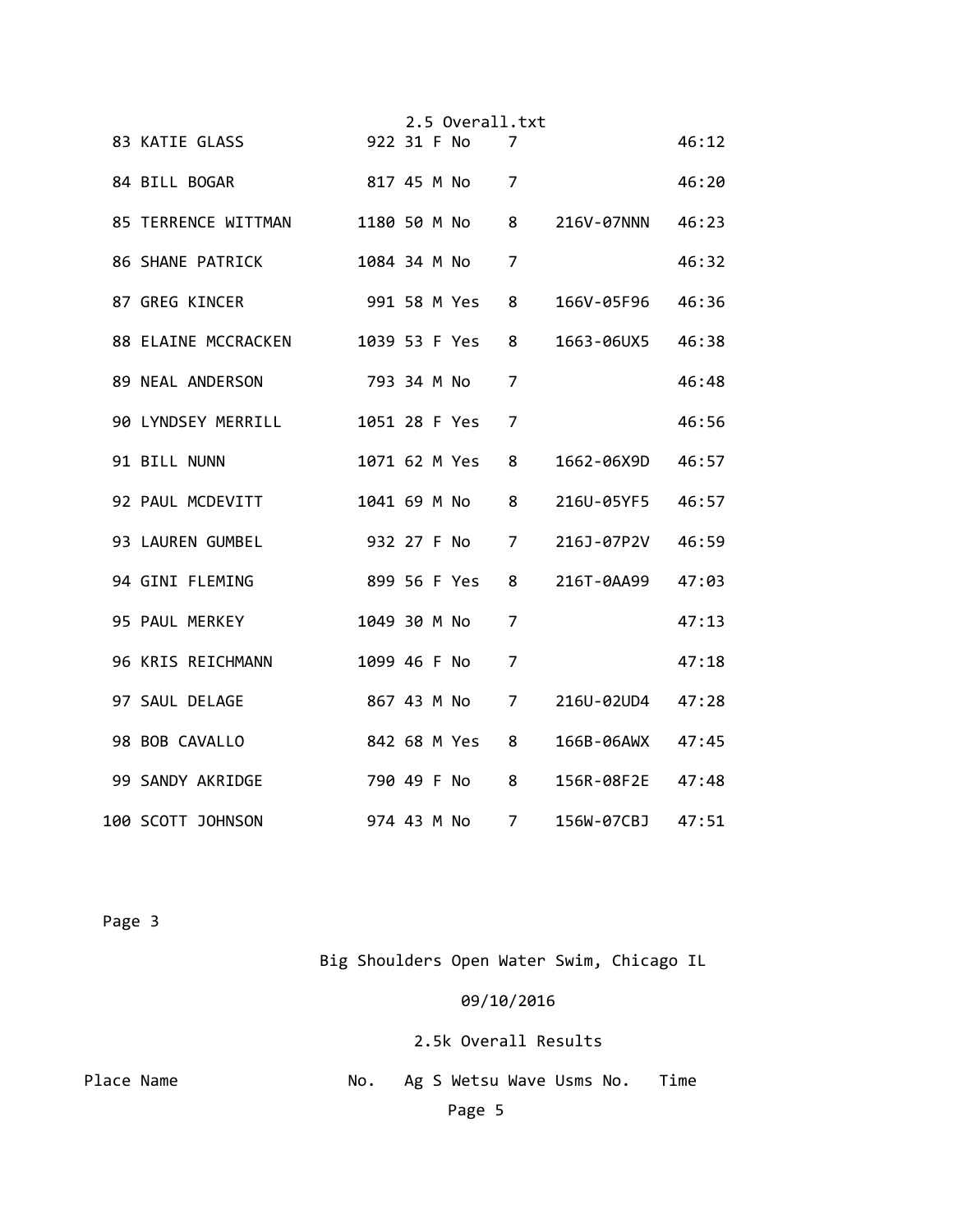| 101 MARY GAWRYS 916 60 F Yes 8 216C-02UUE 47:55 |              |  |                |   |                  |       |
|-------------------------------------------------|--------------|--|----------------|---|------------------|-------|
| 102 MICHAEL WAECHTER 1163 48 M Yes 7            |              |  |                |   | 2169-06YRW 47:55 |       |
| 103 JENNIFER MCBRIDE 1035 47 F Yes 7            |              |  |                |   | 216D-06MSU 47:56 |       |
| 104 HEATHER HOWLAND 956 35 F No 7               |              |  |                |   | 2160-02WFP       | 47:58 |
| 105 TAMARA STEIL 1138 62 F No                   |              |  |                | 8 | 1960-028U6       | 48:03 |
| 106 ROB JOYCE                                   | 979 55 M Yes |  |                | 8 | 166E-06KA5 48:08 |       |
| 107 ANGIE O'BRIEN                               |              |  | 1073 45 F Yes  | 7 |                  | 48:12 |
| 108 KATHLEEN DRAGAN 879 35 F Yes                |              |  |                | 7 |                  | 48:15 |
| 109 RON GATTE                                   |              |  | 915 52 M Yes   | 8 | 1662-07SZT 48:21 |       |
| 110 JAMIE HILLS                                 |              |  | 946 43 F No    | 7 |                  | 48:22 |
| 111 DANIEL DOOHER<br>877 56 M Yes               |              |  |                | 8 | 1069-037Y2 48:28 |       |
| 112 CATHERINE MCCORD 1037 60 F No               |              |  |                | 8 | 216P-097W0       | 48:35 |
| 113 MARGARET HIESTAND 945 29 F No               |              |  |                | 7 | 2169-06WON 48:37 |       |
| 114 KRISTIN OVERBEY 1080 50 F No                |              |  |                | 8 |                  | 48:48 |
| 115 MATT LANTER                                 |              |  | 1013 28 M Yes  | 7 |                  | 49:00 |
| 116 BETSY LEE                                   |              |  | 1017 30 F Yes  | 7 | 166Z-06E80 49:00 |       |
| 117 LAURA KASPRZAK                              | 983 37 F No  |  |                | 7 | 2169-0843J       | 49:03 |
| 118 DAVID DABERTIN 856 54 M No 8                |              |  |                |   | 1669-05YF8 49:08 |       |
| 885 42 F Yes 7<br>119 TARA ECKMAN               |              |  |                |   | 1661-08452 49:11 |       |
| 120 JENNIFER SIENKO                             |              |  | 1128 37 F No 7 |   |                  | 49:13 |
| 121 KACEY LITTMAN                               |              |  | 1024 30 F No 7 |   | 026G-0A8ST 49:21 |       |
| 122 CHRIS PETRILLO                              |              |  | 1087 49 M No 8 |   | 216T-02VC3 49:27 |       |
| 123 MATT ZIMMERMAN                              |              |  | 1191 46 M No 7 |   |                  | 49:28 |
|                                                 |              |  |                |   |                  |       |

Page 6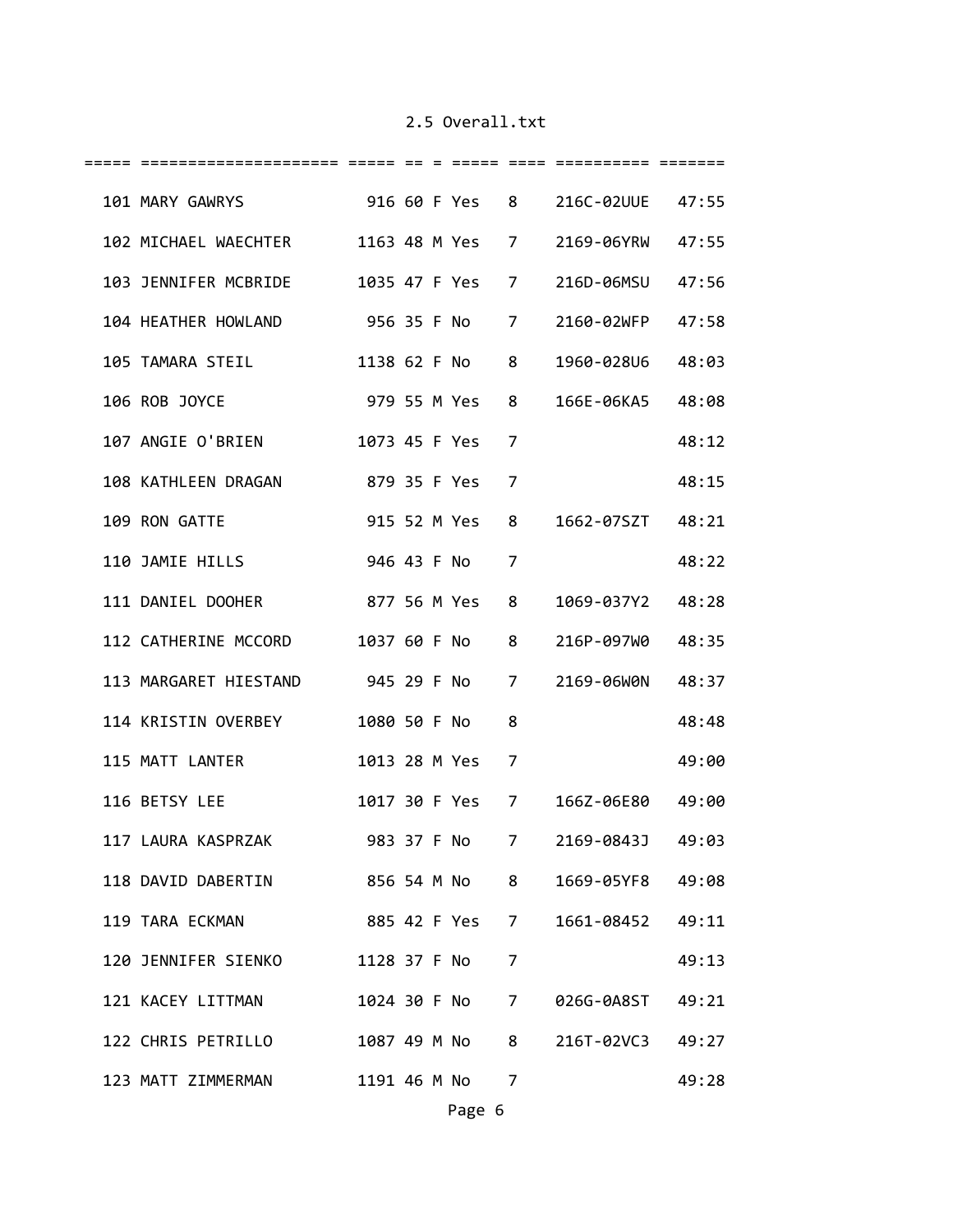| 124 CATHERINE BURTON 837 59 F Yes 8 436Z-088DR 49:44 |                                 |                |                  |       |
|------------------------------------------------------|---------------------------------|----------------|------------------|-------|
| 125 PATRICK FLEMING 901 55 M No 8                    |                                 |                | 306C-0AADX 49:53 |       |
| 126 CHANNING GREENE 926 53 M No                      |                                 | 8              | 2168-02VEE 49:57 |       |
| 127 TINA VANDE GUCHTE 1158 50 F Yes                  |                                 | 8              | 196H-0982Y       | 49:59 |
| 128 CARI HODGSON 949 37 F No                         |                                 | $\overline{7}$ | 2164-0941X       | 49:59 |
| 129 VINCENT CORVARI 851 52 M Yes                     |                                 | 8              | 166T-06EH0 50:01 |       |
| 130 BARBARA BOS                                      | 818 67 F No                     | 8              | 196P-029CU 50:04 |       |
| 131 NANCY LANGE                                      | 1011 44 F No 7                  |                | 196C-09CD9 50:05 |       |
| 132 LYNN BLUE                                        | 816 58 F No 8                   |                | 1668-02AUJ 50:07 |       |
| 133 PEDRO DAGER                                      | 857 29 M No                     | 7              |                  | 50:11 |
| 134 DANIEL WRZOSEK 1185 26 M Yes                     |                                 | 7              |                  | 50:13 |
| 135 MARY KINCER 992 25 F Yes                         |                                 | 7              |                  | 50:19 |
| 136 CARLYLE BOUCHARD 820 23 F No                     |                                 | $\overline{7}$ |                  | 50:20 |
| 137 ROSE RYAN                                        | 1108 36 F Yes                   | $\overline{7}$ |                  | 50:34 |
| 138 LISA JILLSON 971 49 F Yes 8 2164-09TNU 50:37     |                                 |                |                  |       |
| 139 AKE PARAMADILOK                                  | 1081 32 M Yes                   | 7              |                  | 50:39 |
| 140 MICHAEL MURPHY                                   | 1200 50 M Yes                   | 8              |                  | 50:42 |
| 141 CATHERINE BROAD                                  | 830 57 F Yes 8 5960-06KVW 50:42 |                |                  |       |
| 142 TROY SCHNEIDER 1115 19 M Yes 7                   |                                 |                |                  | 50:58 |
| 143 MATT MEYER                                       | 1053 36 M No 7                  |                |                  | 51:05 |
| 144 CAROLYN SCHMIT 1114 42 F No 7                    |                                 |                |                  | 51:12 |
| 145 LAURI MERRILL 1050 57 F Yes 8                    |                                 |                | 386B-03HSJ 51:25 |       |
| 146 MARILYN KULAK 1004 60 F No 8 216S-02WB2 51:26    |                                 |                |                  |       |
| 147 LEORA BAUMGARTEN 806 53 F No 8 2164-060FB 51:28  |                                 |                |                  |       |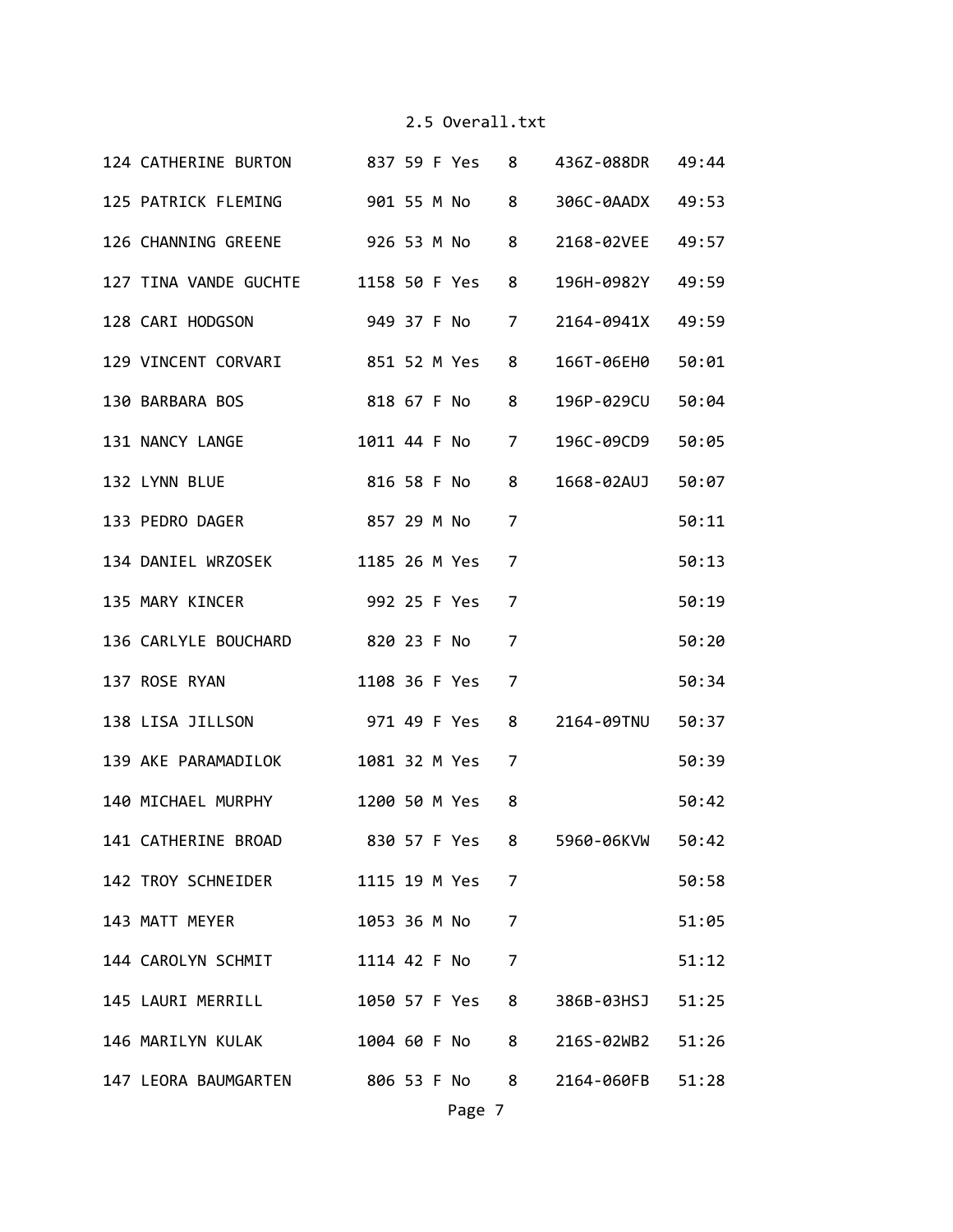| 148 SEAN ODELL    | 1075 36 M Yes 7                |  | 51:47 |
|-------------------|--------------------------------|--|-------|
| 149 TEPPI BURROWS | 836 35 F No 7 176Z-01US7 51:48 |  |       |
| 150 JAMES PRASCH  | 1097 56 M Yes 8                |  | 51:50 |

Page 4

# Big Shoulders Open Water Swim, Chicago IL

#### 09/10/2016

| Place Name |                                |             |  |                |                | No. Ag S Wetsu Wave Usms No. Time |       |
|------------|--------------------------------|-------------|--|----------------|----------------|-----------------------------------|-------|
|            |                                |             |  |                |                |                                   |       |
|            | 151 SHARON POWERS              |             |  |                |                | 1095 55 F No 8 1568-08DCG 52:02   |       |
|            | 152 MEGAN GILBERT              | 921 23 F No |  |                | 7              |                                   | 52:04 |
|            | 153 JMAN ROTH                  |             |  | 1107 61 M No   | 8              |                                   | 52:11 |
|            | 154 SARAH FLYNN                |             |  |                |                | 902 32 F No 7 196F-07WBT 52:15    |       |
|            | 155 KATIE LACOMARRE            |             |  | 1008 49 F Yes  | 8              |                                   | 52:24 |
|            | 156 MARK MISENCIK              |             |  | 1058 56 M Yes  | 8              |                                   | 52:24 |
|            | 157 BETH SCHERER               |             |  | 1111 57 F Yes  | 8              | 216F-087JK                        | 52:33 |
|            | 158 ROSE BOUCHARD              | 821 53 F No |  |                | $8 -$          | 106S-0389K 52:35                  |       |
|            | 159 CHELSEA WERRIES            |             |  | 1174 25 F Yes  | 7              |                                   | 52:39 |
|            | 160 JOHN KOLTON                | 996 62 M No |  |                | 8              |                                   | 52:40 |
|            | 161 HEATHER SAYLOR             |             |  | 1110 50 F No 8 |                | 216S-02V6F                        | 52:41 |
|            | 162 JACQUELINE GUY 933 45 F No |             |  |                | $\overline{7}$ | 166V-03ANM                        | 52:49 |
|            | 163 PATRICK BROWN              | 833 44 M No |  |                | 7              |                                   | 53:01 |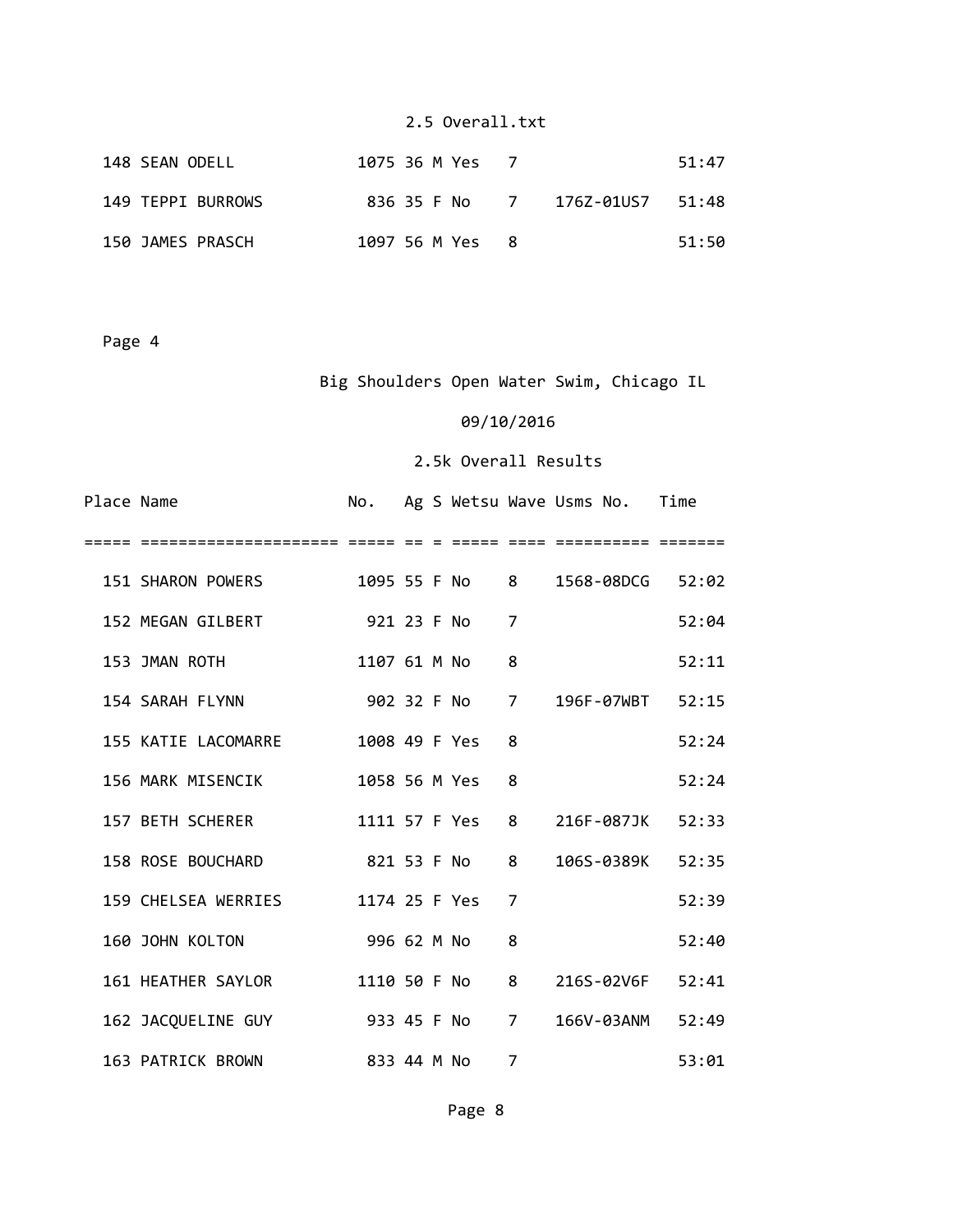|  |                                                   |              |  | 2.5 Overall.txt |                |                  |       |
|--|---------------------------------------------------|--------------|--|-----------------|----------------|------------------|-------|
|  | 164 LEAH HOLZWARTH 952 49 F No 8 216T-09Y9N 53:03 |              |  |                 |                |                  |       |
|  | 165 SARAH VOLL <b>Andrew State</b>                |              |  | 1161 36 F No 7  |                |                  | 53:14 |
|  | 166 JANET FURMAN                                  |              |  | 906 46 F Yes 7  |                | 2168-0860W       | 53:17 |
|  | 167 GIL PINA                                      |              |  | 1090 38 M No    | 7              |                  | 53:31 |
|  | 168 ELIZABETH LOCKWOOD 1025 54 F No               |              |  |                 | 8              | 216D-06Z7F       | 53:37 |
|  | 169 ELLIOT ROCKLER                                |              |  | 1102 65 M No    | 8              | 1063-036JJ       | 53:39 |
|  | 170 MAURITA VINCENT                               | 1160 59 F No |  |                 | 8              | 216C-06RB6 53:41 |       |
|  | 973 54 F No 8<br>171 KRISTY JOHNSON               |              |  |                 |                | 216H-09RGV 53:43 |       |
|  | 172 BRYAN GRAS                                    |              |  | 925 54 M Yes 8  |                | 196C-09HMB 53:49 |       |
|  | 173 JEFF FRANCISKI                                |              |  | 904 44 M No 7   |                | 1663-075TP       | 53:50 |
|  | 174 DRIES KIMPE                                   |              |  | 990 34 M Yes    | 7              |                  | 53:54 |
|  | 175 ROBERT THOMAS                                 |              |  | 1147 36 M No    | 7              | 2164-06YR6 54:01 |       |
|  | 176 MOLLIE BENEDICT 808 45 F Yes                  |              |  |                 | 7              |                  | 54:01 |
|  | 177 BRYAN LILLY                                   |              |  | 1020 60 M Yes   | 8              | 1665-062ZH 54:09 |       |
|  | 178 PETER WELLS                                   |              |  | 1173 48 M No 7  |                |                  | 54:22 |
|  | 179 ROBERT STRATTON 1142 45 M Yes 7               |              |  |                 |                | 1665-09A0Z 54:33 |       |
|  |                                                   |              |  |                 | 7              |                  | 54:33 |
|  | 181 KATHRYN DELBELLO                              |              |  | 868 24 F No 7   |                | 166B-0AAG4 54:44 |       |
|  | 182 DON FLEMING<br>898 54 M No                    |              |  |                 | 8              |                  | 54:56 |
|  | 183 RYAN JASTRZAB                                 |              |  | 967 39 M No     | $\overline{7}$ |                  | 55:02 |
|  | 184 ELLEN MEUCH                                   |              |  | 1052 56 F No    | 8              | 216U-09TP4 55:02 |       |
|  | 185 SAMANTHA SIMMONS                              |              |  | 1129 43 F No    | 7              | 336P-02CDJ       | 55:09 |
|  | 186 CAROL UNGARETTI                               |              |  | 1154 54 F No    | 8              |                  | 55:10 |
|  | 187 JULIE WITCZAK                                 |              |  | 1179 38 F Yes   | 7              | 216G-02VJJ 55:12 |       |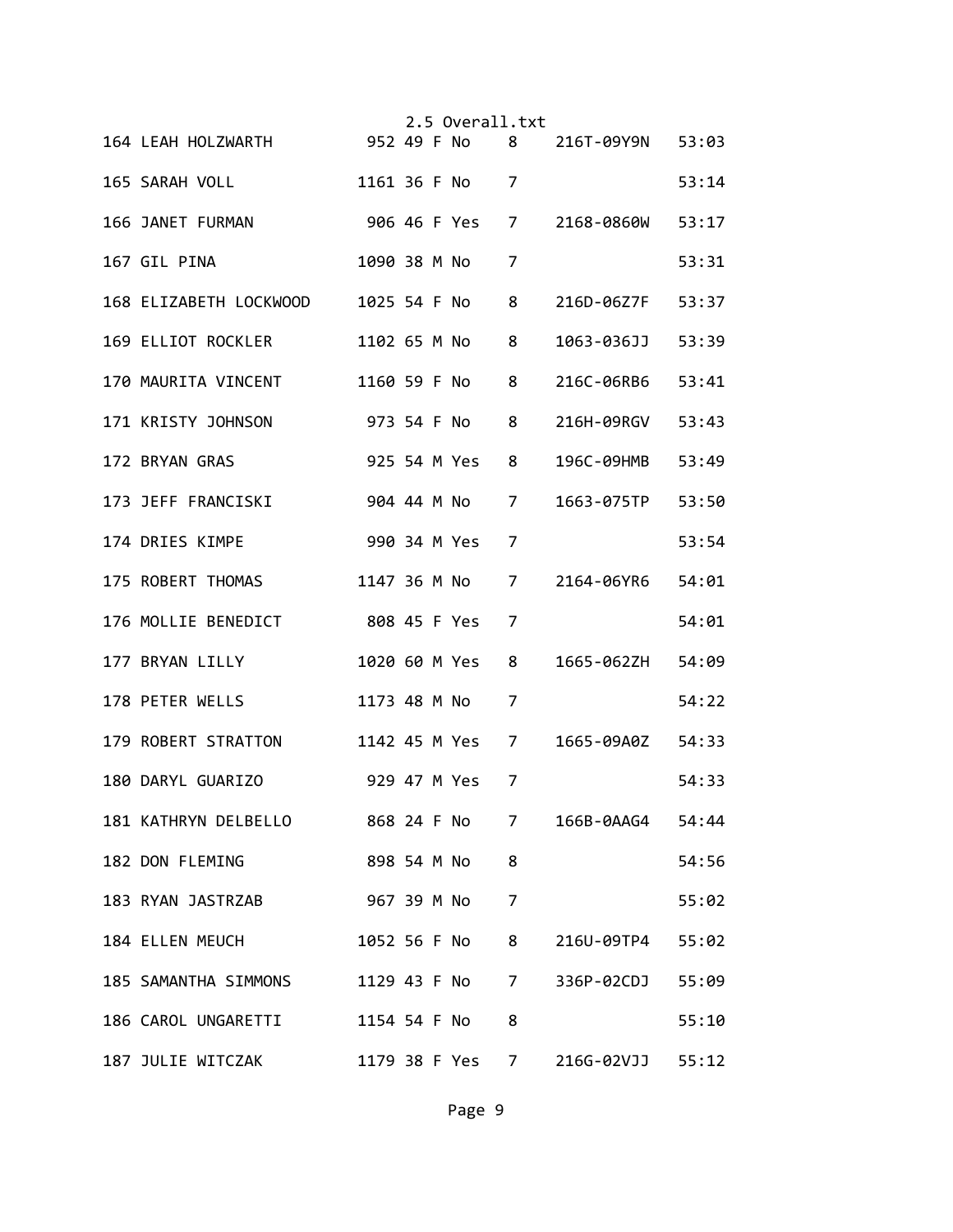|                                              |              |             | 2.5 Overall.txt |                |                    |       |
|----------------------------------------------|--------------|-------------|-----------------|----------------|--------------------|-------|
| 188 JARED WUNSCH                             | 1186 45 M No |             |                 | 7              |                    | 55:13 |
| 189 MITCHELL BAUGH                           |              |             | 805 36 M No     | $\overline{7}$ |                    | 55:19 |
| 190 EATON WEILER                             |              |             | 1169 46 M Yes   | 7              |                    | 55:20 |
| 191 ELIZABETH SMITH                          |              |             | 1133 64 F No 8  |                | 406R-06J2H 55:26   |       |
| 192 LAWRENCE LASUSA                          |              |             | 1016 56 M No 8  |                | 196F-07KF5 55:39   |       |
| 193 SHARON BROWN                             |              |             | 834 57 F Yes    | 8              |                    | 55:46 |
| 194 LESLEY BROWN                             |              |             | 832 56 F Yes    | 8              | 216F-02VU0 55:52   |       |
| 195 ANN GARTNER                              |              |             | 913 57 F No     | $8 -$          | 176S-01UK8 55:54   |       |
| 196 CELINE KRAFFT                            |              | 999 48 F No |                 | $\overline{7}$ |                    | 56:00 |
| 197 LAURIE KAGUNI                            |              |             | 980 64 F No 8   |                | 1961-0296K 56:08   |       |
| 198 JOHN DOPPELHAMMER           878 38 M Yes |              |             |                 | $\overline{7}$ |                    | 56:14 |
| 199 BILL FLEMING                             |              |             | 896 80 M Yes    | 8              |                    | 56:17 |
| 200 STAN WIDLACKI                            |              |             | 760 51 M No     |                | 5 216F-07UCB 56:30 |       |

# Big Shoulders Open Water Swim, Chicago IL

# 09/10/2016

| Place Name |                  |  |                 | No. Ag S Wetsu Wave Usms No. Time |       |
|------------|------------------|--|-----------------|-----------------------------------|-------|
|            |                  |  |                 |                                   |       |
|            | 201 FRANK ZOLTAN |  | 1192 51 M Yes 8 |                                   | 56:43 |
|            | 202 KEVIN HIEBER |  |                 | 944 48 M Yes 7 1661-0844K         | 56:47 |
|            | 203 MIKE HENTH   |  |                 | 942 36 M No 7 156E-0AAFE 57:27    |       |
|            | 204 MICHAEL HOOD |  | 954 51 M Yes 8  | 2169-09SPG                        | 57:29 |
|            |                  |  | Page 10         |                                   |       |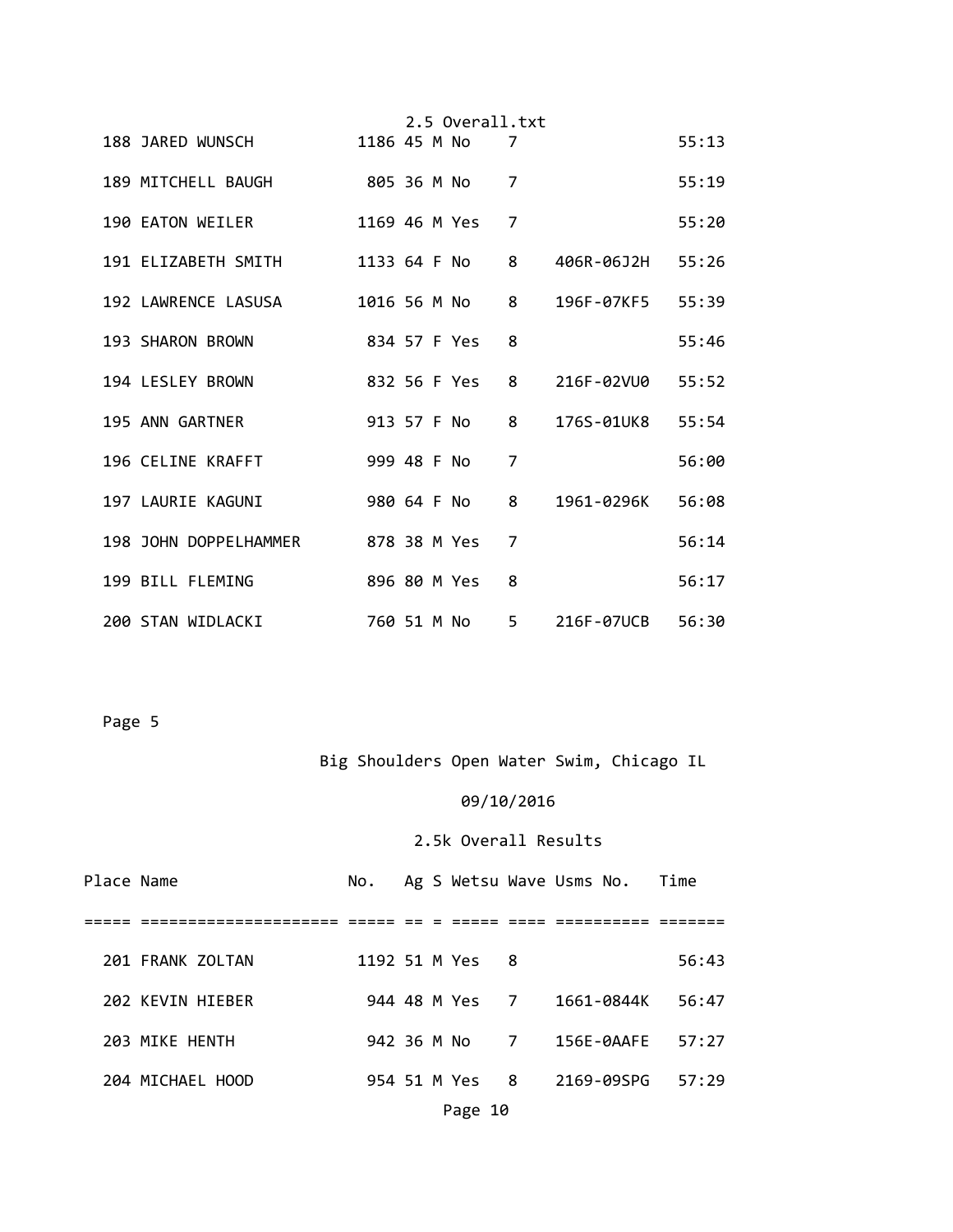| 205 DAVID KLUMPP                                    | 994 49 M Yes  | 8              |                           | 57:34   |
|-----------------------------------------------------|---------------|----------------|---------------------------|---------|
| 206 JOHN CULLINANE 853 54 M Yes                     |               | 8              | 216U-0A6DG 57:36          |         |
| 207 ANDREA BRANDS 824 53 F Yes                      |               | 8              | 216Z-09MKJ 57:44          |         |
| 208 JENNIFER LIND 434 49 F No                       |               | 4              | 216V-02WSC                | 57:44   |
| 209 ROSE KORMANYOS                                  | 997 32 F No   | $\overline{7}$ | 2165-070K1 57:46          |         |
| 210 EVELYN MCGOWAN                                  | 1042 57 F No  | 8              | 2168-0697Z 57:47          |         |
| 211 TERESA SULLIVAN                                 | 1144 58 F Yes | 8              |                           | 58:02   |
| 212 J.R. HARRIS                                     | 935 68 M No 8 |                | 216T-08ER0 58:08          |         |
| 213 JENNIFER GUIRL 931 45 F Yes                     |               | 7              | 4361-04KSA 58:12          |         |
| 214 PAUL UNGARETTI 1155 49 M No                     |               | 8              |                           | 58:26   |
|                                                     |               | 8              | 216A-0A4TT 58:40          |         |
| 216 GREG WYDER                                      | 1187 67 M Yes | 8              | 2066-05X22 58:52          |         |
| 217 HEATHER YUTZY                                   | 1195 49 F Yes | 8              | 2163-0A5U2 58:53          |         |
| 218 GENE HWANG                                      | 959 67 M Yes  | 8              | 166Z-06PEG 59:16          |         |
| 219 CHRISTINE DE LUCA 864 36 F No                   |               | 7              |                           | 59:20   |
| 220 MURAT KOCAK                                     | 995 37 M No   | $\overline{7}$ |                           | 59:20   |
| 221 STEVEN KINEMAN 993 57 M No 8                    |               |                | 196G-069KV 59:20          |         |
| 222 JENNIFER JOYCE                                  |               |                | 977 53 F Yes 8 166A-06MM9 | 59:21   |
| 223 STEVEN KNIPSTEIN 403 51 M No 5 216F-05YPE 59:36 |               |                |                           |         |
| 224 JOSE CARRASQUILLO 841 55 M Yes 8                |               |                | 216K-0810Y 59:37          |         |
| 225 KAREN KORTELING 998 52 F No 8                   |               |                | 2166-0709T 59:38          |         |
| 226 WENDY PICKERING 1089 44 F No 7 2163-07E0D 59:41 |               |                |                           |         |
| 227 SANDY BRESSNER 829 41 F No 7                    |               |                |                           | 1:00:00 |
| 228 ADAM HALL                                       | 934 31 M No 7 |                |                           | 1:00:19 |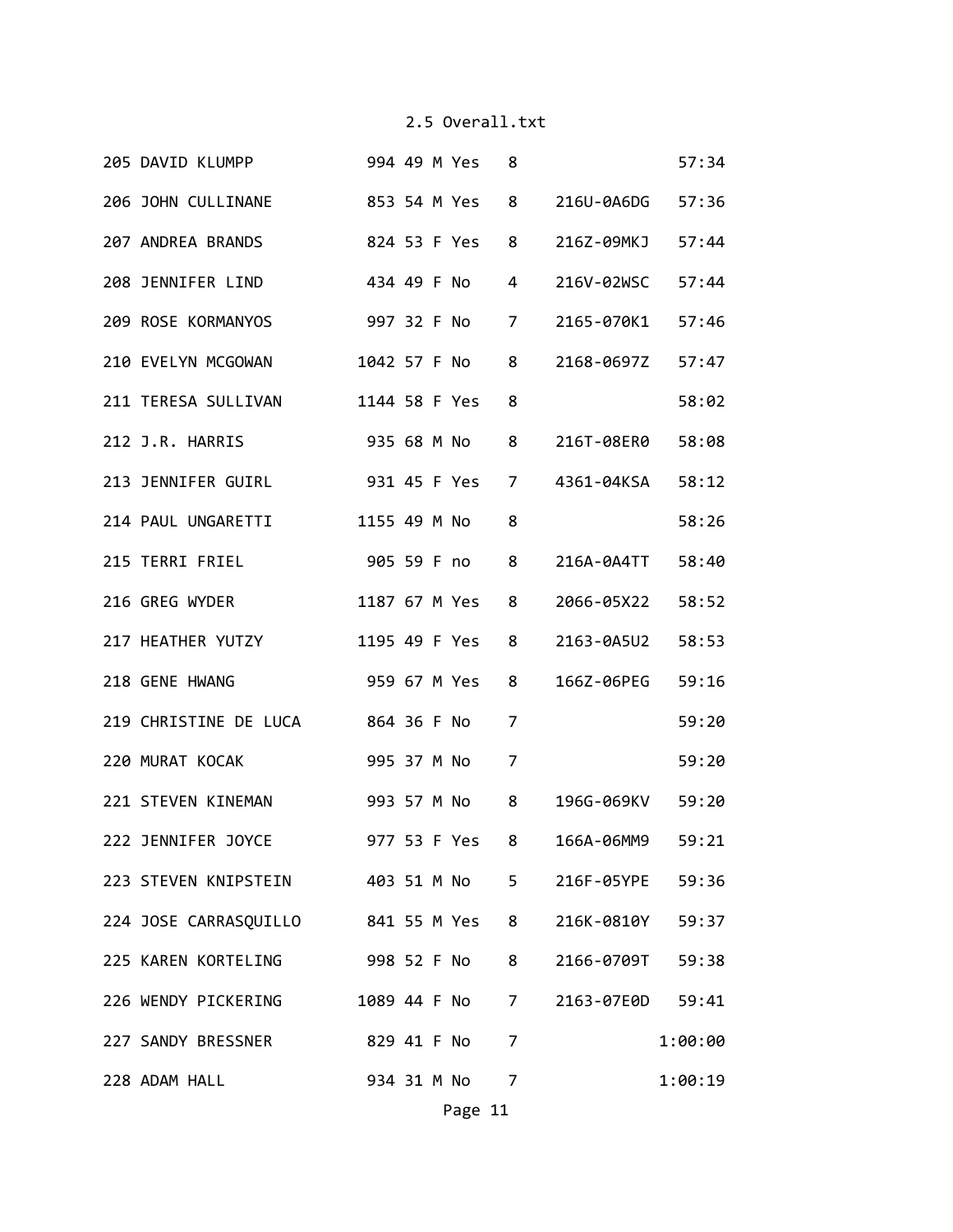|  | 229 JACKIE JECHA 969 32 F No 7                            |  |                 |                |                    | 1:00:30 |
|--|-----------------------------------------------------------|--|-----------------|----------------|--------------------|---------|
|  | 230 DAN JECHA 968 32 M Yes 7                              |  |                 |                |                    | 1:00:30 |
|  | 231 JULIE KERR-NICHOLSON 988 46 F No 7 206J-0A54H 1:00:32 |  |                 |                |                    |         |
|  | 232 TERESA JOHNSON 975 34 F No 7                          |  |                 |                |                    | 1:00:33 |
|  | 233 MIKE MCGOWAN 1043 63 M No 8 216P-0624V 1:00:49        |  |                 |                |                    |         |
|  | 234 CHRIS DAVIT 861 60 F Yes                              |  |                 | 8              |                    | 1:00:54 |
|  | 235 JAMES MCNEELY 1046 57 M Yes                           |  |                 | 8              |                    | 1:00:56 |
|  | 236 KEVIN POORMAN                                         |  | 1093 65 M Yes 8 |                |                    | 1:01:00 |
|  | 237 PETER SHANNON                                         |  | 1122 46 M No 7  |                |                    | 1:01:03 |
|  | 238 LINDA MISENCIK 1057 56 F Yes                          |  |                 | 8              |                    | 1:01:26 |
|  | 239 MARCELINO RIVERA 1100 65 M No                         |  |                 | 8              |                    | 1:02:05 |
|  | 240 CAROLINE KEEM 984 45 F Yes                            |  |                 | 7              |                    | 1:02:10 |
|  | 241 CALVIN THOMAS 1146 66 M Yes                           |  |                 | 8              |                    | 1:02:12 |
|  | 242 AMY STEWART SMITH 1139 39 F Yes 7                     |  |                 |                |                    | 1:02:14 |
|  | 243 MEGAN HERSHEY 943 36 F No 7                           |  |                 |                |                    | 1:02:17 |
|  | 244 JANICE WISELY 1178 36 F Yes                           |  |                 | $\overline{7}$ |                    | 1:02:32 |
|  | 245 DEBBY GABRIEL 907 57 F No 8 216W-02X35 1:03:01        |  |                 |                |                    |         |
|  | 246 ORPHIELD GILBERTSON 264 56 M No 6 2160-097YH 1:03:03  |  |                 |                |                    |         |
|  | 247 MARK JASTRZAB 966 39 M No 7                           |  |                 |                |                    | 1:03:13 |
|  | 248 DREW EFFRON                                           |  | 887 60 M Yes    | 8              |                    | 1:03:15 |
|  | 249 BARBARA SHUFELDT 1126 58 F No 8                       |  |                 |                | 216W-02V59 1:03:26 |         |
|  | 250 ORRIN WOLF                                            |  | 1181 49 M No    | 8              |                    | 1:03:59 |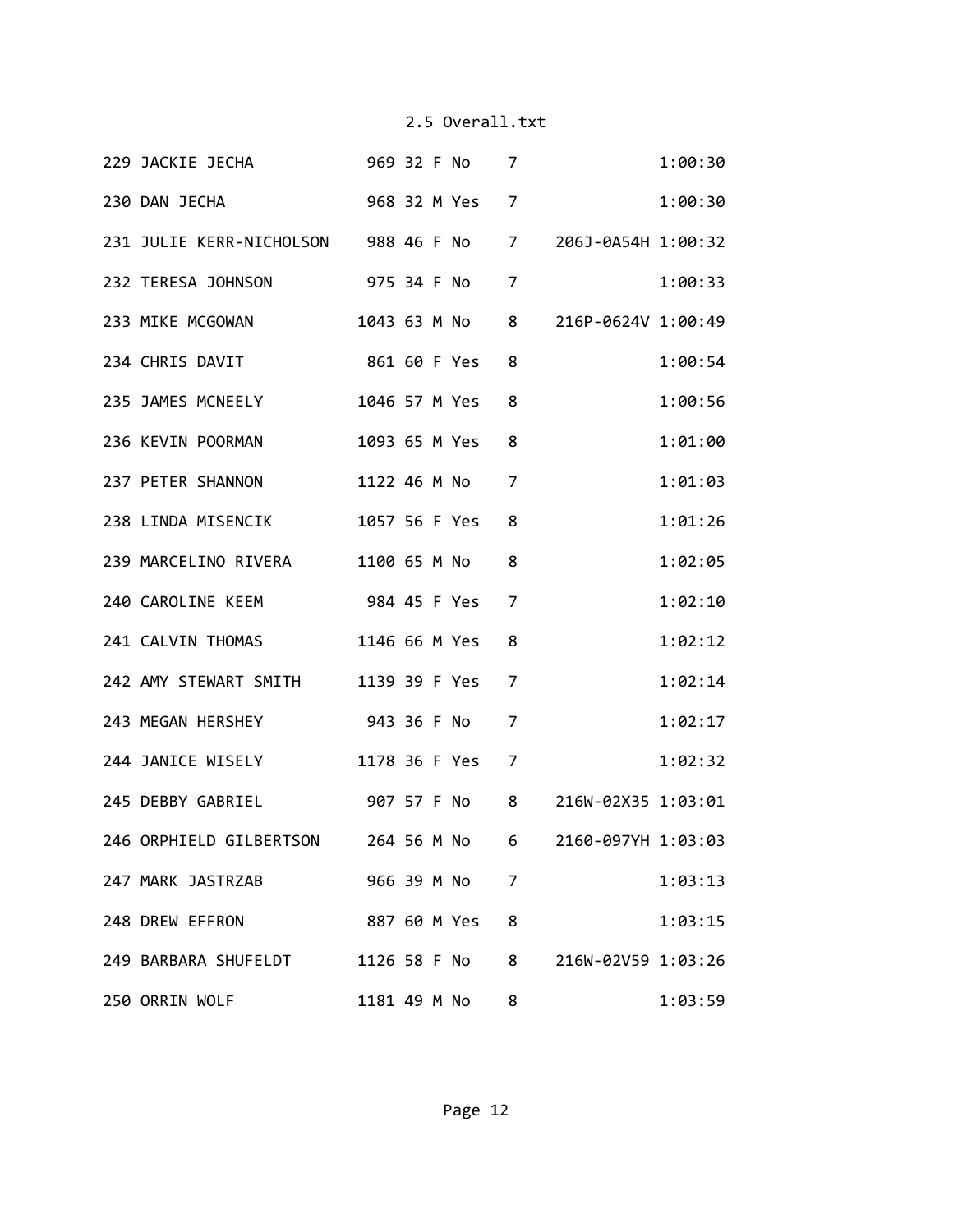Page 6

# Big Shoulders Open Water Swim, Chicago IL

# 09/10/2016

| Place Name |                                    |                |  |                 |                | No. Ag S Wetsu Wave Usms No. Time |         |
|------------|------------------------------------|----------------|--|-----------------|----------------|-----------------------------------|---------|
| =====      |                                    |                |  |                 |                |                                   |         |
|            | 251 GIL FERGUS 894 68 M No 8       |                |  |                 |                |                                   | 1:04:08 |
|            | 252 LEE DUNBAR                     | 882 52 M Yes 8 |  |                 |                | 216V-09DWR 1:04:12                |         |
|            | 253 VIJAI PONNEZHAN                |                |  | 1092 40 M Yes   | 7              |                                   | 1:04:23 |
|            | 254 CARRIE MEADE                   |                |  | 1047 45 F Yes   | 7              |                                   | 1:04:27 |
|            | 255 SUSAN SCHUMM                   |                |  | 1117 57 F Yes   | 8              | 166V-0A6R0 1:04:59                |         |
|            | 256 MAGGIE BUTLER                  | 839 56 F No 8  |  |                 |                |                                   | 1:04:59 |
|            | 964 34 F No 7<br>257 MOLLY JACKSON |                |  |                 |                | 1664-08DSG 1:05:09                |         |
|            | 258 TIBERIUS SECOR                 |                |  | 1119 46 M Yes 7 |                |                                   | 1:05:15 |
|            | 259 CAROLYN WORKING                |                |  | 1182 39 F No 7  |                | 2160-060VK 1:05:24                |         |
|            | 260 PETER GRUNWALD 928 72 M Yes    |                |  |                 | 8              |                                   | 1:05:29 |
|            | 261 DEE OHAIR                      |                |  | 1077 52 F Yes 8 |                | 216D-09T9R 1:05:48                |         |
|            | 262 PHOEBE JEROUSEK 970 30 F No 7  |                |  |                 |                | 216M-0AADK 1:05:53                |         |
|            | 263 THOMAS ROSEN                   |                |  | 1105 47 M Yes 7 |                | 216X-09MDE 1:06:21                |         |
|            | 264 IVAN IVANOV                    |                |  | 963 43 M No     | $\overline{7}$ |                                   | 1:06:41 |
|            | 265 ANNE STATTON                   |                |  | 1137 52 F No 8  |                | 216P-09PU1 1:07:36                |         |
|            | 266 SUE LANTER                     |                |  | 1014 59 F Yes 7 |                | 166S-09C4A 1:07:52                |         |
|            | 267 LESTER ZIELINSKI               |                |  | 1190 56 M Yes   | 8              |                                   | 1:07:53 |
|            | 268 JIM MARTEN                     |                |  | 1032 32 M No    | $\overline{7}$ |                                   | 1:07:53 |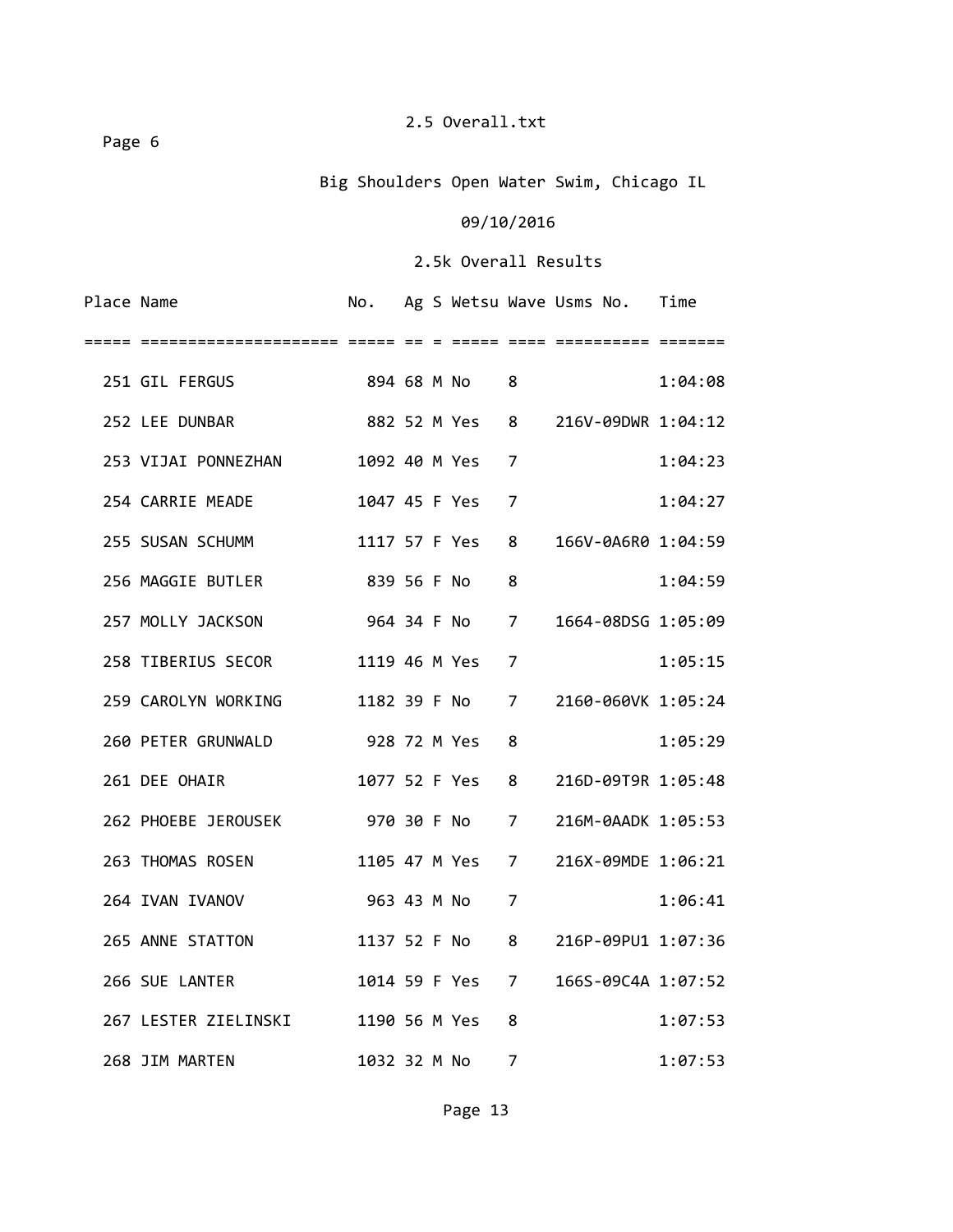|  |                                                             |              |  | 2.5 Overall.txt |                |                                  |         |
|--|-------------------------------------------------------------|--------------|--|-----------------|----------------|----------------------------------|---------|
|  | 269 JULIA SHILDMYER-HEIGH 1125 53 F No 8 166P-08EJ7 1:08:07 |              |  |                 |                |                                  |         |
|  | 270 CINDY BEILFUSS                                          |              |  | 807 52 F Yes    | 8              |                                  | 1:08:20 |
|  | 271 PAUL SELIGMAN                                           |              |  | 1120 65 M Yes   | 8              | 106R-07KWH 1:08:39               |         |
|  | 272 LEONORE FAULDS 890 43 F No                              |              |  |                 | 7              | 206P-02MY0 1:08:56               |         |
|  | 273 JP PARKS                                                |              |  | 1082 72 F Yes   | 8              | 1969-JPSWM 1:09:16               |         |
|  | 893 66 M No<br>274 BRIAN FERGUS                             |              |  |                 | 8              | 216M-05EEV 1:09:57               |         |
|  | 981 35 F Yes<br>275 JENNI KARAS                             |              |  |                 | 7              |                                  | 1:10:14 |
|  | 276 RENEE FATEMI                                            |              |  |                 |                | 889 43 F No 7 4166-05HS8 1:10:16 |         |
|  | 277 RED WARD                                                |              |  | 1168 52 M No    | 8              |                                  | 1:10:50 |
|  | 278 TOM OTOOLE                                              | 1079 67 M No |  |                 | 8              |                                  | 1:10:55 |
|  | 279 MICHAEL MARKMAN                                         | 1030 70 M No |  |                 |                | 8 2165-02VYB 1:11:48             |         |
|  | 280 SUSAN WEIS                                              | 1171 54 F No |  |                 | 8              |                                  | 1:12:11 |
|  | 281 CHRISTINA KASM 982 35 F Yes                             |              |  |                 | 7              |                                  | 1:12:33 |
|  | 282 HEATHER WANDERSKI 1167 38 F Yes                         |              |  |                 | $\overline{7}$ |                                  | 1:13:18 |
|  | 283 JULIE OLIPHANT                                          |              |  | 1078 43 F Yes 7 |                | 156W-08DTH 1:15:20               |         |
|  | 284 MARY SCOTT                                              |              |  | 1118 54 F No 8  |                | 216G-084FW 1:15:36               |         |
|  | 285 BARRY DAYTON 862 70 M No                                |              |  |                 | 8              | 2167-P1500 1:15:44               |         |
|  | 286 MAUREEN GALLAGHER 910 59 F No 8                         |              |  |                 |                | 196D-08B4H 1:16:06               |         |
|  | 287 BETH HEAD                                               |              |  | 938 46 F Yes 7  |                | 1662-063YV 1:17:31               |         |
|  | 288 DORY RAND                                               |              |  | 1098 59 F No    | 8              |                                  | 1:18:15 |
|  | 289 KATHY BLAZOFF 813 56 F Yes                              |              |  |                 | 8              |                                  | 1:19:01 |
|  | 290 KATHLEEN ROMANO                                         |              |  | 1104 70 F No    | 8              | 066X-02XUP 1:19:15               |         |
|  | 291 LEAH WALLACE                                            |              |  | 1164 35 F No    | $\overline{7}$ |                                  | 1:19:24 |
|  | 292 JANE MONTES                                             |              |  | 499 60 F Yes    | 8              | 216R-06NXH 1:22:25               |         |